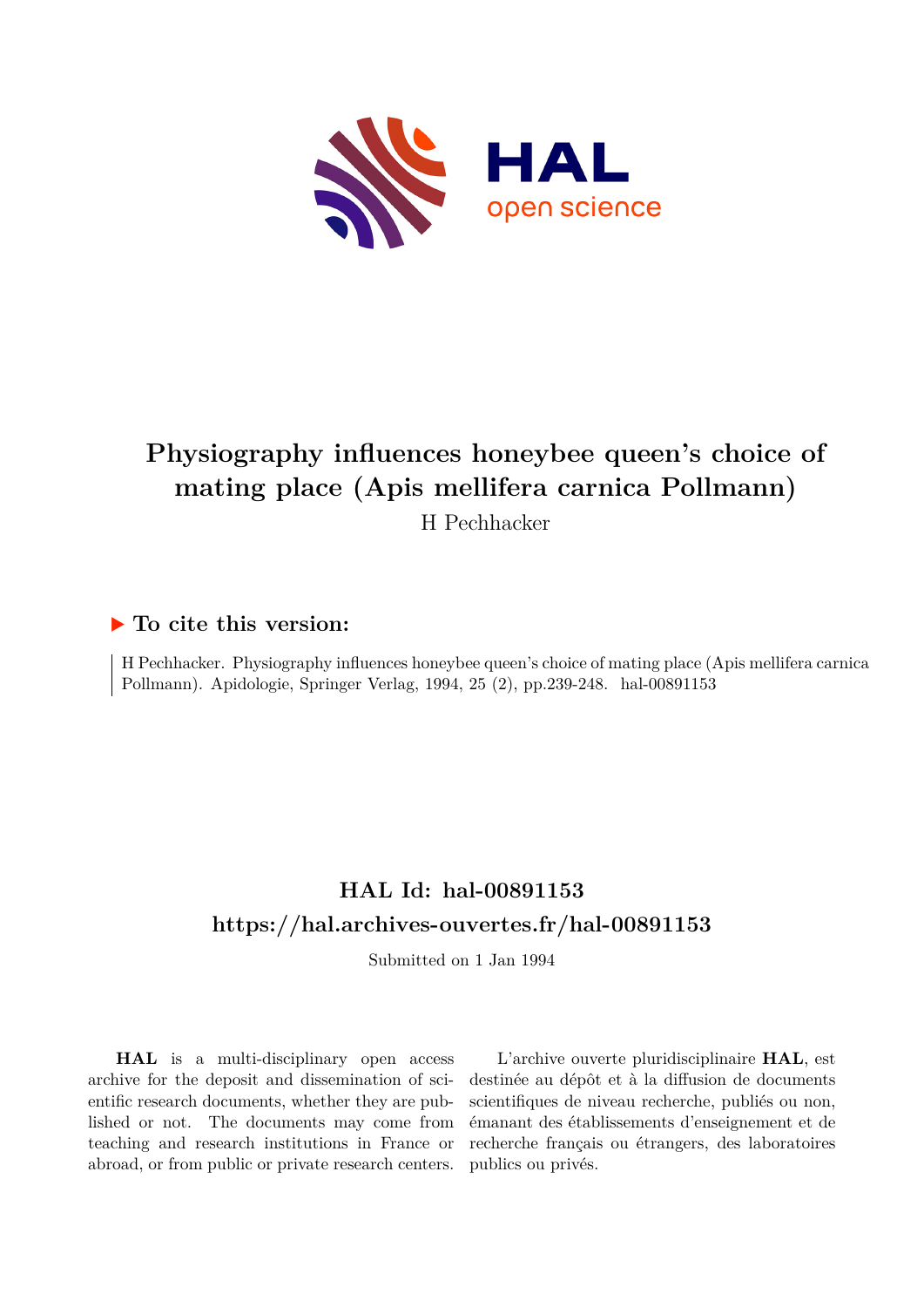# Physiography influences honeybee queen's choice of mating place (Apis mellifera carnica Pollmann)

### H Pechhacker

Abt Bienenzüchtung, der Höheren Bundeslehr- und Versuchsanstalt für Wein- und Obstbau mit Institut für Bienenkunde, A-3293 Lunz am See, Austria

Summary — Experiments were carried out in a steep mountain valley between Mariazell and Wildalpen in Austria. In the centre of the area Cordovan (cd) drones were kept, while black drones were flying in the periphery. The virgin queens (homozygous cd/cd) were placed in four directions at different distances (0, 2, 4, 6, 8 km) from the centre and permitted to freely perform mating flights. All 15 queens in the North had only black (cd/+) worker offspring. In the west, east and south the proportion of queens with  $cd$  od progeny in and near the centre (up to 2 km) was larger than that of the queens further away (4 and 6 km). The results of queens placed in the east compared to western queens indicated a preference for mating flight directions down the valley, towards the highest light intensity. So the physiography seems to have a major influence on the queens'choice of mating place. In regard to practical honeybee breeding the close similarity between the orientation of queens demonstrated in these experiments and the orientation of drones underline the validity of the general rules for mating yards as established previously by F and H Ruttner.

### Apis mellifera / queen / mating / orientation / physiography

### INTRODUCTION

Knowledge of the natural mating place of queens and drones and their mating distance is important for breeding programs using open mating. The thorough experimental work on drone congregation areas (DCAs) by F and H Ruttner between 1963 to 1976 revealed detailed knowledge on drone behaviour. The physiography has an impor tant influence on the orientation and the choice of drones among several DCAs. For example, depressions in the horizon are known to influence the orientation the drones (Ruttner and Ruttner, 1966, 1972; Ruttner, 1976). But the question of whether the direction and range of the queen's flight also are influenced by physiographic factors is not yet known.

According to Peer (1957) queens mated successfully with drones of colonies which were kept 12 km away. These results demonstrate the maximal mating distance under experimental conditions (no nearer drone colonies were available). But even when many drones are flying nearby,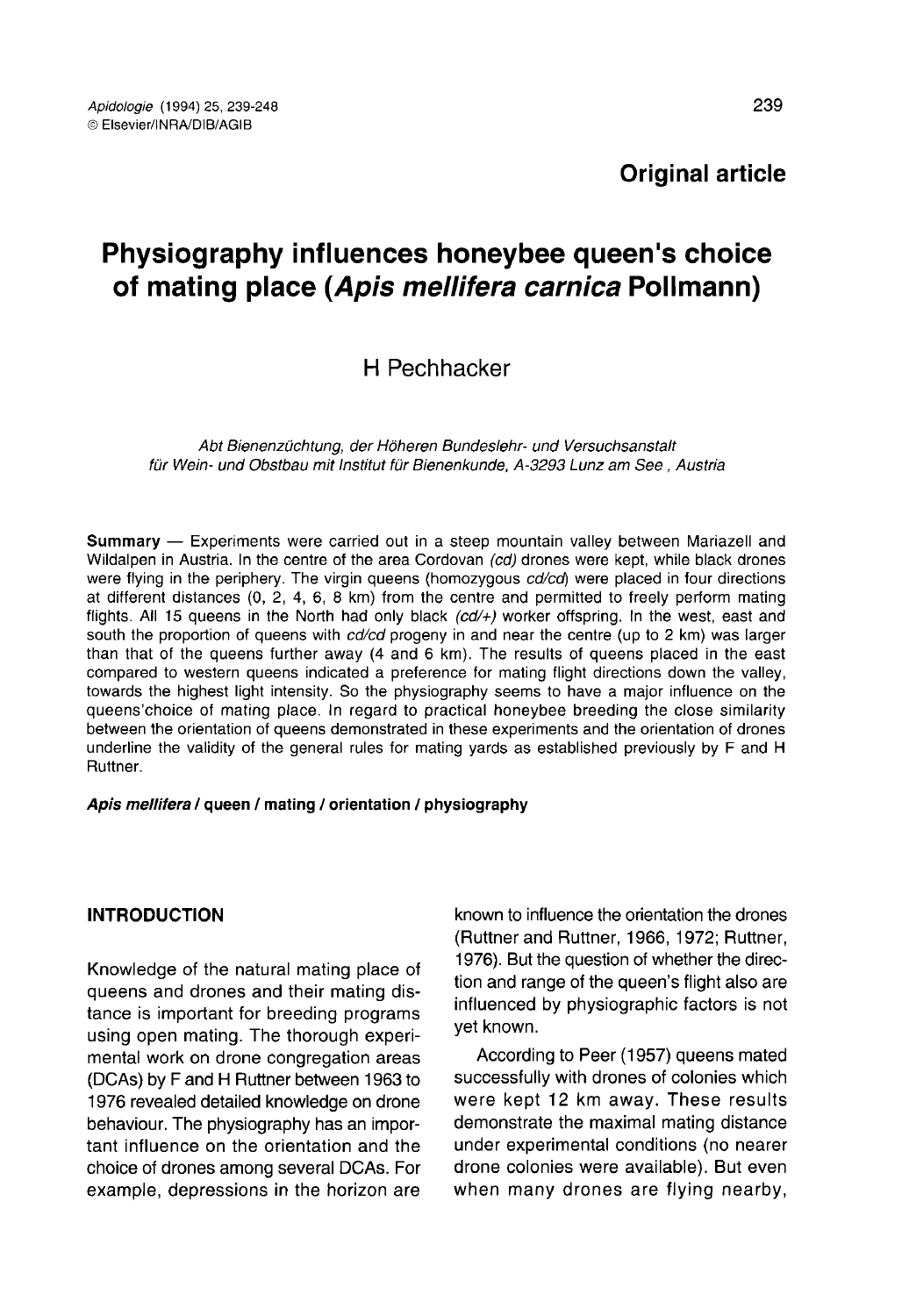queens tend to mate at some distance. An average mating distance of 2 km was calculated, while about 34% of queens flew between 5 and 7 km to their mating place (Ruttner and Ruttner, 1972). For the direction and the orientation of the queen to the place of mating, however, no experimental evidence is yet available.

Mating of closely related queens and drones can result in lethal brood (diploid drones; Woyke, 1963). To avoid such failures the chance for inbreeding is minimized by mating behaviour (Ruttner, 1985). The drone congregation areas (DCA) where drones of many colonies and locations assemble guarantee a mate choice on a genetically broad level. Still there is the open question of whether queens and drones might orientate differently and when starting from the same colony will choose different mating places. Such differences in orientation behaviour would further reduce the chances of brother-sister matings.

For the experiments an area with pronounced and asymmetric physical structures was chosen. In the centre genetically marked drones were kept. Virgin queens (with the same genetic marker) were placed in four directions at different distances from the centre and were allowed to fly out for mating. The evaluation of the queen's progeny made evident which of them had mated in the centre. Differences in the proportion of queens among equidis tant locations should occur, if the physical asymmetry influenced the queens' mating flights.

### MATERIALS AND METHODS

### Locations of drones

The colonies with cd drones were placed in the centre of the experimental area. The location (650

m above sea level) was used before as 'mating yard' of the Institute für Bienenkunde Lunz situated in a steep valley between Mariazell and Wildalpen in Austria. The valley stretches in eastwest direction. In the north the 'Hochtürnach' (> 1700 m) and in the south the 'Hochschwab' (> 2000 m) form steep physical borders (figs 1, 2). Previously the only DCA visited by the drones of this mating yard was found near to the colonies in the centre of the valley (Koeniger et al, 1989; Berg, 1992).

The positions of the apiaries with dark 'wild type' drones are marked in figure 2. There were 10 colonies in the west at a distance of 7.3 km and 14 colonies in the east at a distance of 6 km. In the north another 12 drone colonies were placed. Southwards no drones were kept in a distance of 20 km.

### Position of queens

In the centre, near to the cd drones, there were 22 cd/cd queens. At each other location at least 6 nucleus colonies with queens were placed at the distance of 2, 4, 6 and 8 km away from the centre. Further the locations of the hives were arranged in the four directions (fig 2). During the test period the age of the queens was between 6 and 16 days and there were 5 days with good weather conditions for successful matings. After the start of oviposition we waited until the brood was sealed. Then the brood was put into the incubator and at least 200 daughters of each queen were examined and classified as dark (+/cd) or brown (cd/cd).

### RESULTS

All 22 queens which were kept in the centre near the cd drones colonies had cd/cd progeny (table I). The comparison among the progeny of queens (fig 2) which were placed in the four directions  $(2-6 \text{ km})$ <br>showed significant differences (contingency<br>test; Chi<sup>2</sup> = 16.3; DF = 3; P < 0.001). So<br>the direction of the queen's location from showed significant differences (contingency test; Chi<sup>2</sup> = 16.3; DF = 3;  $P < 0.001$ ). So the direction of the queen's location from the centre had an influence on the place of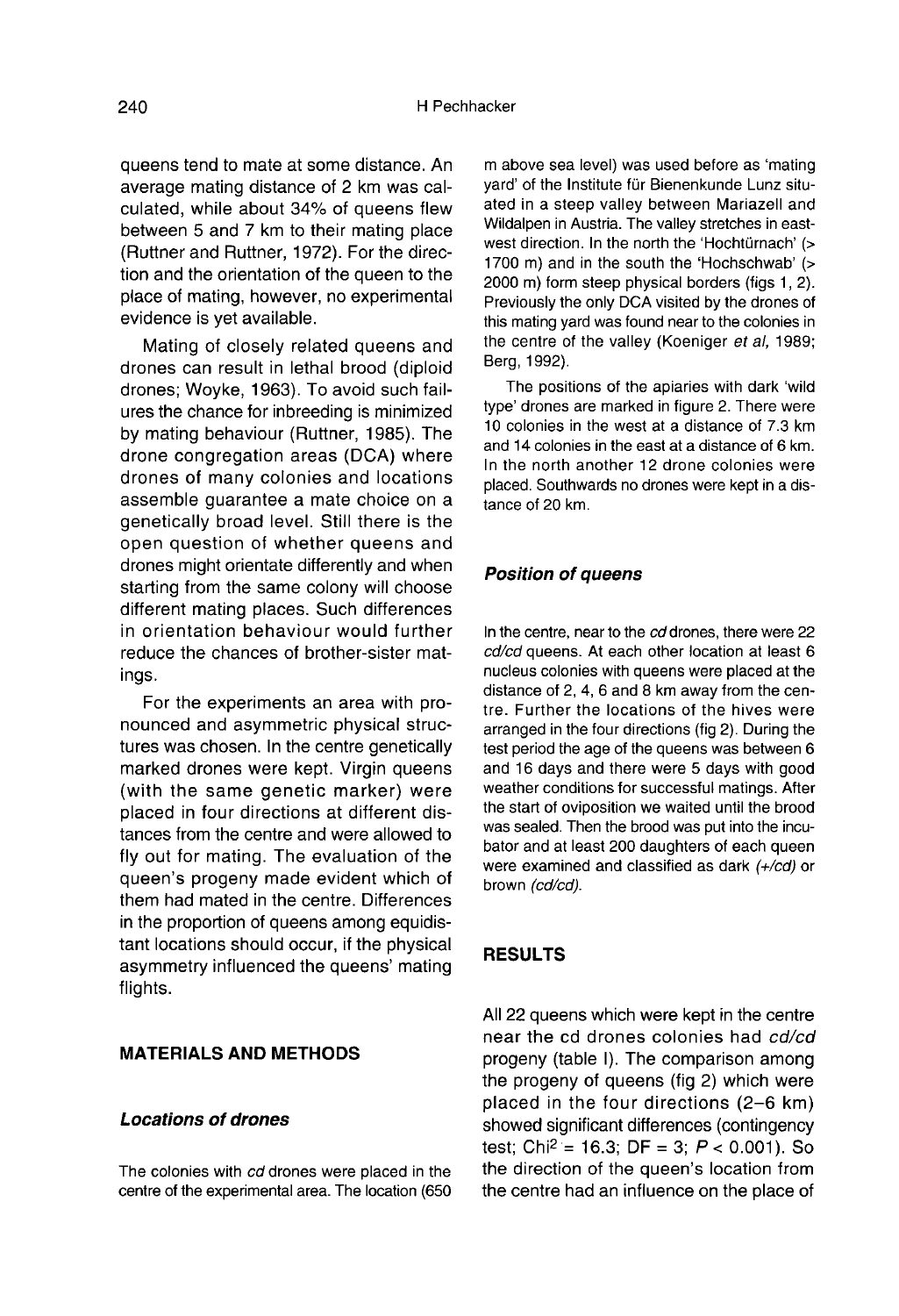mating. Further, the queens near the centre (within 2 km) were compared to the queens further away (4-6 km). In three directions, east, south and west, the progeny was different (2 x 2 contingency tests;  $P < 0.001$ ). The proportion of queens with cd/cd progeny was smaller further away from the centre.

A comparison between queens east of the centre and queens in western direction revealed further differences. The proportion of the queens in the east (2-6 km) with cd/cd progeny was significantly larger than in the western queens (2 x 2 contingency test; Chi  $= 4.87$ ;  $P < 0.05$ ). So a relatively larger number of queens from the east flew down the valley to mate with the cd drones, while the proportion of queens flying up the valley from the west was smaller.

### **DISCUSSION**

All queens in the centre near cd drone colonies had cd/cd worker progeny. So drones and queens starting from close (300 m distance) locations mated and no differences in orientation became evident. The physical structure of the location and the large number of mature drones might not be favourable conditions to detect differences between the drone's and the queen's orientation at this distance.

The comparison of the mated queen's progeny was different depending on the direction of their nucleus colony locations. None of the 15 queens placed north of the centre mated with a cd drone. Between both places the mountain range of the 'Hochtürnach' with an altitude of 1770 m had prevented the queen's flight. The function of mountain ranges as mating barriers for drones has been demonstrated several times (Ruttner, 1976).

In the course of the valley, in a west-east direction, the proportion of queens with cd/cd offspring decreased with the distance to the centre. Obviously the steep valley influenced the flight direction and up to the distance of 4 km, in both case there was a high proportion of matings with cd drones. The queens east (of the centre) which had to fly westwards and down the valley to meet cd drones had relatively more matings with cd drones than the queens west of the centre which flew up the valley. Even the small number of queens in this experi ment was sufficient to prove a significant preference for the downward direction. According to F and H Ruttner (1966) drones orientate similarly: On their way to DCAs they turn towards the deepest depression of the horizon.

Southwards all four queens placed in a nearby valley had cd/cd progeny. This is in accordance with the other results  $-$  the flight direction follows the downward extension of the valley. The place further south (4 km) was 2000 m high on the 'Hochschwab'. Out of 16 queens only one was mated and successfully produced worker progeny, none of which was cd/cd. The probable reasons for the poor mating success are the harsh climatic conditions at the altitude of 2000 m.

The results clearly indicate differences in the proportion queens had cd matings at the same distances from the centre. Thus the physiography has an influence on the choice of the mating place by queens. This experimental area has extreme physical differences (steep valley and high mountains) which might have clouded some more details of the queen's orientation. So a repetition of a similar experiment in an area with a more balanced physical structure may lead to a quantitative relation between physiography and direction of mating flights. Possibly then — in contrast to the results presented here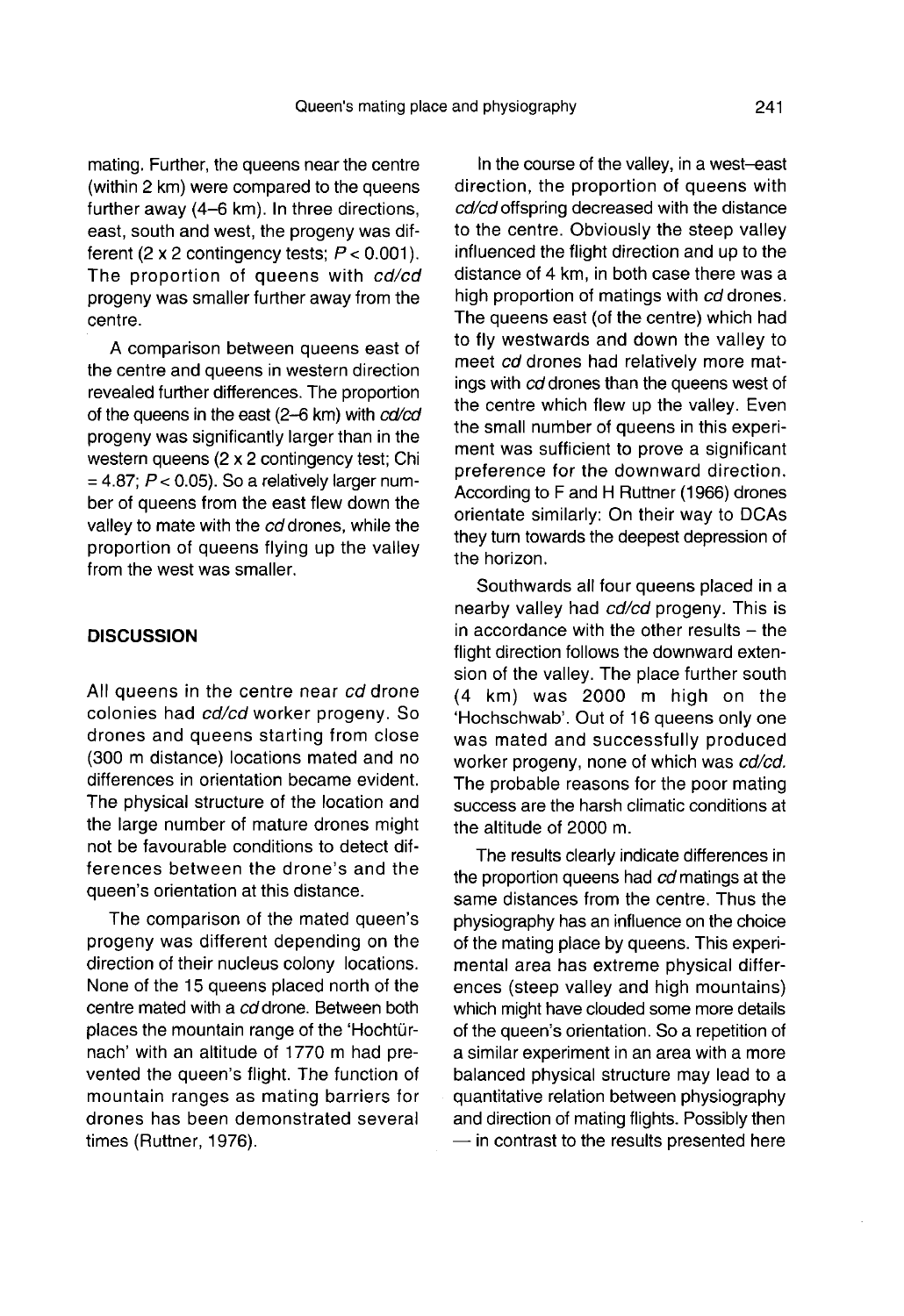— differences between drone's and queen's orientation will become apparent.

For beebreeders these results demonstrate that mountain ranges are mating barriers for queens. Further similarities in the orientation of queens and drones and the choice of mating places confirm the value of the criteria for mating yards, which were developed according to the experiments of the brothers F and H Ruttner. Nevertheless, there are many open questions concerning the orientation of the queen which may have some practical implications.

### ACKNOWLEDGMENTS

This publication is dedicated to Friedrich Ruttner on occasion of his 80th birthday. As a young student 1965 at the institute in Lunz am See, my first project was to assist the large scale drone experiments under the guidance of Friedrich und Hans Ruttner. Since those days the enthusiasm for research on mating behaviour and honeybee breeding has had an important impact on my professional activities. I thank Gudrun and Niko Koeniger for help and discussions during this work. Many thanks to Steve Sheppard for correcting the English translation.

### Deutsche Version

# Nachweis einer topographisch bestimmten Wahl des Paarungsortes von Bienenköniginnen (Apis mellifera carnica Pollmann)

Zusammenfassung — Für die Untersuchung wurde ein Gebirgstal zwischen Mariazell und Wildalpen in der Steiermark (Österreich) gewählt. Nur im Zentrum des Geländes waren Cordovan(cd)-Drohnen vorhanden, während in der Peripherie nur dunkle. Drohnen flogen. Die unbegatteten Versuchsköniginnen (homozygot für cordovan, cd/cd) wurden in den 4 Himmelsrichtungen jeweils in unterschiedlichen Entfernungen vom Zentrum aufgestellt. Sie flogen ungehindert zur Begattung aus. Alle im Zentrum aufgestellten Königinnen erzeugten cd/cd-Arbeiterinnen. Der Anteil der Königinnen mit cd/cd- Nachkommen außerhalb des Zentrums erwies sich im Vergleich zwischen den Richtungen der Aufstellungsorte als unterschiedlich. Alle 15 Königinnen im Norden vom Zentrum hatten ausschließlich dunkle +/cd- Nachkommen. Im Westen, Süden und Osten waren die Paarungsergebnisse zwischen den Königinnen, die zentral (Zentrum bis einschließlich 2 km) aufgestellt waren, von den entfernteren Königinnen (4 bis 6 km) verschieden. Letztere hatten anteilig weniger cd/cd-Töchter. Der Vergleich zwischen den Königinnen im Westen und im Osten ließ auf eine Vorzugsrichtung der Paarungsflüge 'talabwärts' schließen. Demnach wird die Wahl des Paarungsplatzes durch die Königin von der Topographie beeinflußt. Für die Praxis bedeuten die gefundenen Ähnlichkeiten in der Orientierung und in der Wahl des Drohnensammelplatzes von Königin und Drohn eine Bestätigung der gültigen Kriterien für Belegstellen, die auf den Arbeiten der Brüder F und H Ruttner beruhen. Insgesamt ist über die für die Zuchtpraxis wichtige Frage nach der Orientierung des Hochzeitfluges der Königin noch viel zu wenig bekannt.

A mellifera / Honigbiene / Paarung / Orientierung / Topographie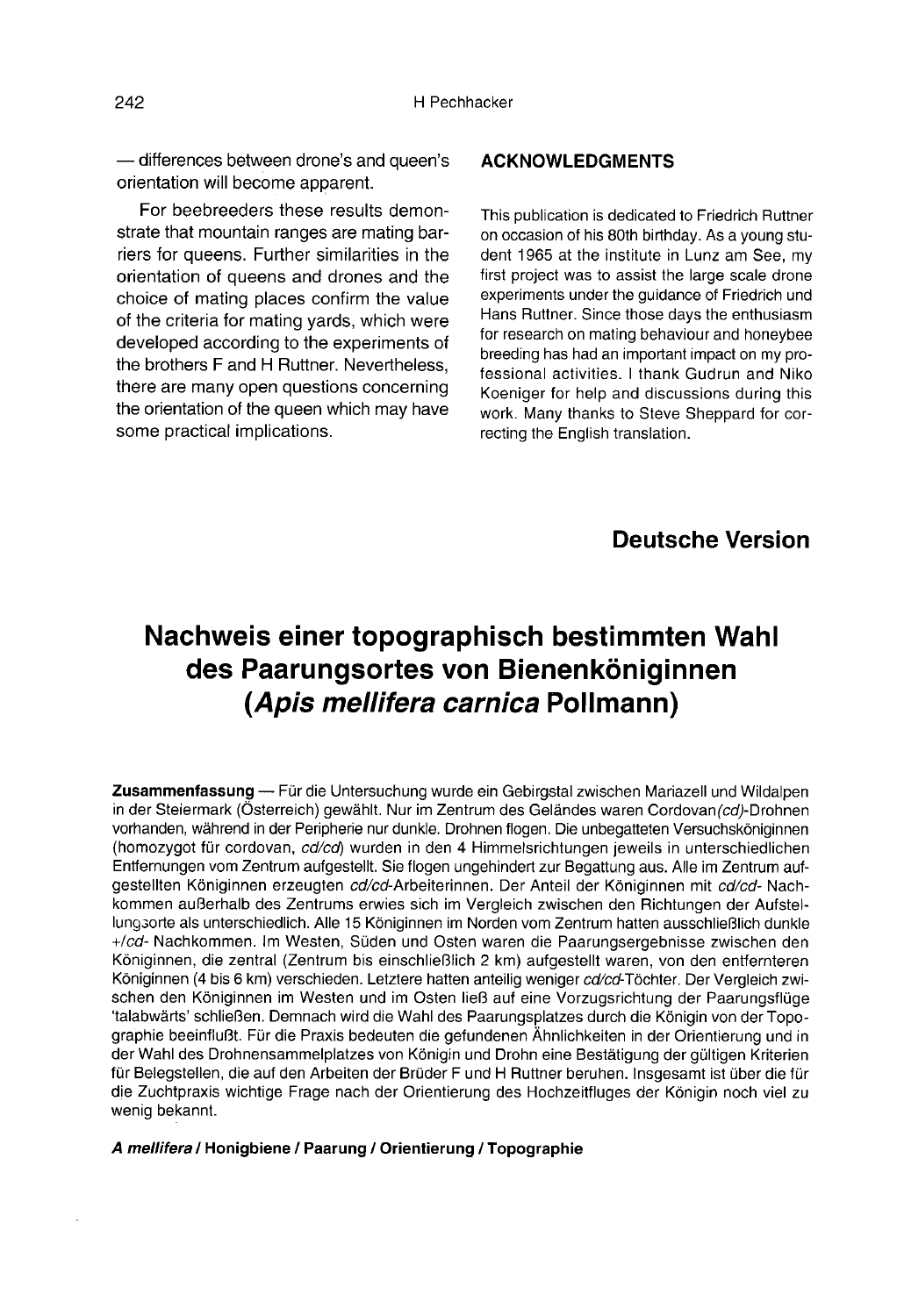### EINLEITUNG

Die Kenntnis vom natürlichen Paarungsort von Königin und Drohnen hat unter dem Gesichtspunkt der Kontrolle der Zuchtwahl eine große praktische Bedeutung. Die breit angelegten experimentellen Untersuchungen über die Drohnensammelplätze der Brüder F und H Ruttner in den Jahren 1963 bis 1976 haben zu zuverlässigen, detaillierten Kenntnissen über die Drohnensammelplätze geführt. Neben der Entfernung spielen vor allem topographische Geländeformationen eine wesentliche Rolle dabei, wie sich die Drohnen orientieren und welche Drohnensammelplätze von ihnen aufgesucht werden (Ruttner und Ruttner, 1965, 1966). Horizonteinschnitte bestimmen offenbar die Verteilung der Drohnen eines Bienenstandes auf die umliegenden Drohnensammelplätze. Auch H Ruttner (1976) weist auf einen topographischen Einfluß auf die Wahl von Drohnen zwischen verschiedenen Sammelplätzen hin. Die Frage allerdings, ob auch Flugdistanzen und Richtungen der Königinnen durch Geländeformationen beeinflußt werden ist bisher ungeklärt.

Nach Peer (1957) können getrennt aufgestellte Königinnen und Drohnen im Paarungsflug eine Distanz von 12 km überwinden. Allerdings scheinen diese Angaben eher der maximal möglichen Paarungsdistanz in einem sonst von Drohnen freien und flachen Gelände zu entsprechen. Auch F Ruttner und H Ruttner (1972) weisen eine Tendenz der Königinnen nach — bei Anwesenheit von vielen Drohnen in der nahen Umgebung — zur Paarung größere Strecken von ihrem Aufstellungsort wegzufliegen. Als durchschnittliche Entfernung zum Paarungsplatz geben sie 2 km an, wobei ca 34% der Königinnen zwischen 5 und 7 km bis zum Ort der Paarung zurückgelegt haben (Ruttner und Ruttner, 1972). Aber eine Vorzugsrichtung bei der Wahl des Paarungsplatzes der Königinnen läßt sich aus diesen Versuchen nicht ableiten.

Eine Paarung zwischen nahverwandten Königinnen und Drohnen führt häufig zur Entstehung von letalen Nachkommen (diploiden Drohnen) (Woyke, 1963). Vor diesem Hintergrund wird in der Inzuchtvermeidung ein bestimmendes Element der Paarungsbiologie der Honigbiene gesehen (Ruttner, 1985). Zwar bietet der Drohnensammelplatz als Paarungsort die Gewähr für eine Gattenwahl auf einer breiten genetischen Basis. Dennoch stellt sich in diesem Zusammenhang die Frage nach bisher nicht bekannten Unterschieden zwischen Königin und Drohn bei der Wahl des Paarungsortes, die ein Zusammentreffen von Geschlechtstieren eines Volkes (Bruder und Schwester) verhindern könnten.

Für die Untersuchung der Frage nach der topographischen Beeinflussung des Paarungsortes von Bienenköniginnen wurde ein Versuchsgebiet mit einer stark strukturierten, asymmetrischen Geländeformation gewählt. Nur im Zentrum des Geländes waren genetisch markierte Drohnen vorhanden. Die gleichfalls genetisch markierten, unbegatteten Versuchsköniginnen wurden in den 4 Himmelsrichtungen jeweils in unterschiedlichen Entfernungen vom Zentrum angeordnet und flogen ungehindert zur Begattung aus. Die Überprüfung der Töchter dieser Königinnen zeigte, welche Königinnen sich im Zentrum mit den markierten Drohnen gepaart hatten. Im Vergleich der Nachkommen der Versuchsköniginnen sollten sich deutliche richtungsabhängige Unterschiede zeigen, sofern die topographische Asymmetrie den Begattungsflug der Königinnen beeinflußt.

### MATERIAL UND METHODEN

#### Anordnung der Drohnen

Auf einer Belegstelle (650 m über NN) des Instituts im Gebirgstal zwischen Mariazell und Wildal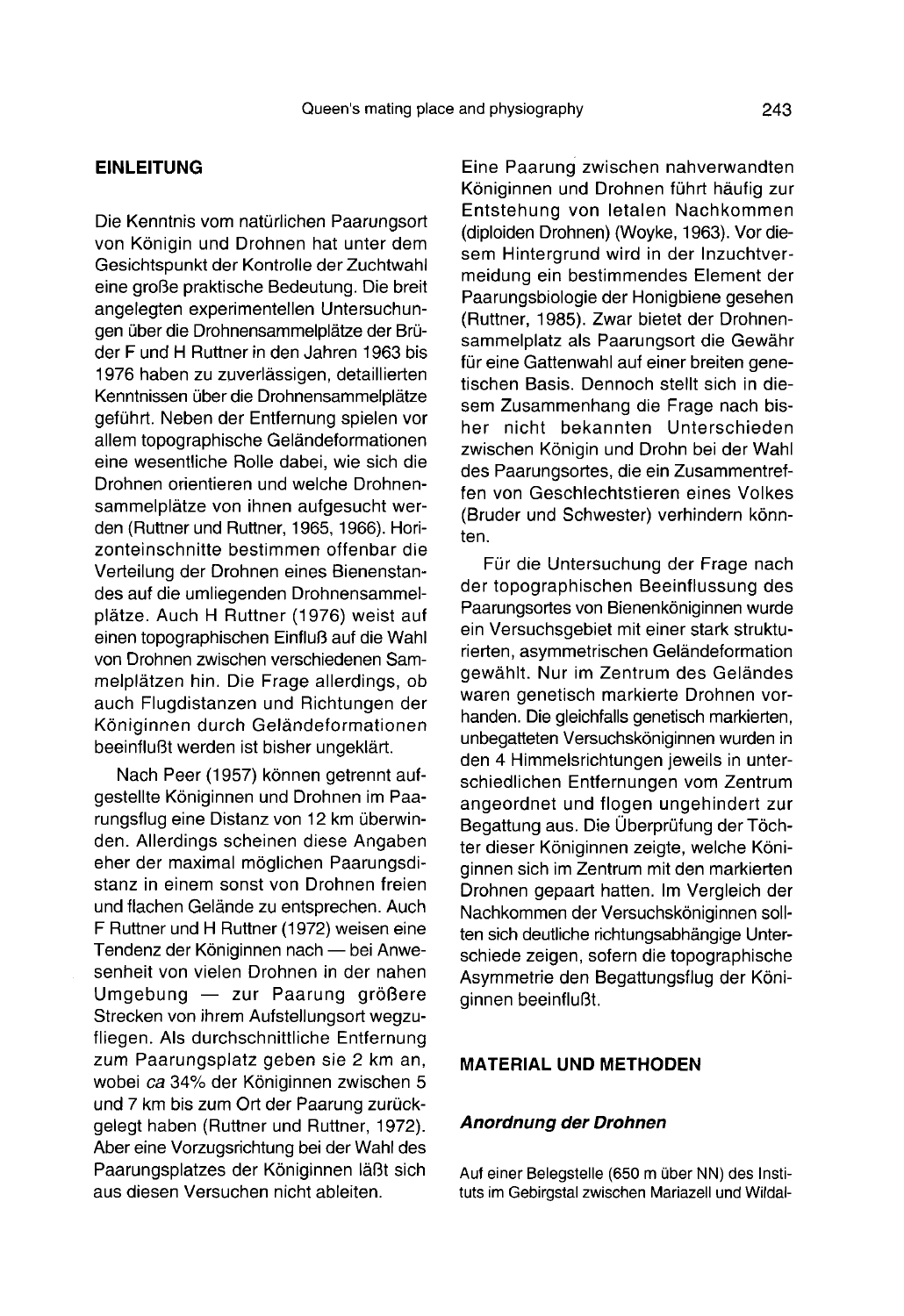pen waren Bienenvölker mit Cordovan (cd)- Drohnen aufgestellt. Das Tall verläuft in ost-westlicher Richtung. Im Süden wird es vom Hochschwab (> 2000 m) und im Norden vom Hochtürnach (> 1700 m) eingeschlossen (Abb 1, 2). Der einzige ca 300 m weit vom zentralen Aufstellungsort der Königinnen entfernt (Koeniger et al, 1989; Berg, 1992).

Die Bienenstände mit dunklen Drohnen sind in der Abbildung 2 eingetragen. Im Westen befanden sich 10 Völker in 7,3 km Entfernung. Richtung Ost befanden sich 14 Völker 6 km entfernt. Im Norden waren in einer Distanz von 6,8 km hinter zwei Höhenzügen mit 1700 und 1450 m 12 Drohnenvölker vorhanden. Im Süden dagegen standen innerhalb der hier in Betracht kommenden Entfernungen keine Bienenvölker mit Drohnen. Die gesamte Region wird seit vielen Jahren bienenkundlich intensiv vom Lunzer Institut genutzt, so daß ein Vorhandensein uns nicht bekannter Bienenvölker im Versuchsareal ausgeschlossen werden kann.

#### Anordnung der Königinnen

In den vier Himmelsrichtungen wurden am 28 Juli bis 8 km in Abständen von jeweils 2 km (Abb 2) jeweils mindestens 6 Dreiwaben-Begattungskästchen mit paarungsreifen cd/cd- Königinnen aufgestellt. Im Zentrum (Belegstelle) befanden sich 22 Königinnen. Alle Versuchsköniginnen standen zwischen ihrem 6. und 16. Lebenstag auf ihren Standorten. Während dieser Zeit herrschten an 5 Tagen gute Wetterbedingungen für Paarungsflüge. Nach Beginn der Eilage wurde bis zum Verdeckeln der Brut gewartet und dann mindestens 200 Bienen (Schlupf im Brutschrank) pro Königin untersucht und als dunkel (+/cd) bzw braun (cd/cd) klassifiziert.

### ERGEBNISSE

Die 22 im Zentrum des Versuchsgeländes, in der Talsohle bei den cd- Drohnen aufgestellten Königinnen hatten ohne Ausnahme cd/cd- Nachkommen (Tabelle I). Der Vergleich der Nachkommen zwischen den in unterschiedlichen Himmelsrichtungen aufgestellten Königinnen (2 bis 6 km) zeigte

im Kontingenztest signifikante Unterschiede H Pechhacker<br>Droh- im Kontingenztest signifikante Unterschiede<br><sup>licher</sup> (Chi<sup>2</sup> = 16,3; DF = 3; *P >* 0,001). Demnach hatten die Königinnen je nach Richtung ihres Aufstellungsplatzes eine unterschiedliche Wahl des Paarungsortes getroffen. Statistische Vergleiche (Vierfeldertests) ergaben, daß in den 3 Richtungen Westen, Osten und Norden die Paarungsergebnisse zwischen den Königinnen, die bis 2 km Entfernung (einschließlich des Zentrums) aufgestellt waren, und den Königinnen in 4 km bis 6 km Entfernung hoch signifikante unterschieden waren (Chi $^2$  > 16;  $P$  < 0,001). Der Anteil der Königinnen mit cd- Nachkommen war geringer bei den Tieren, die weiter als 2 km vom Drohnensammelplatz entfernt aufgestellt waren. Auch der Vergleich zwischen den westlichen und östlichen Königinnen ergab nach der Vierfeldertafel Unterschiede: ergab hach der vieneldenarer Onterschiede.<br>Von den östlichen Königinnen (2 bis 6 km)<br>hatte ein signifikant höherer Anteil (Chi<sup>2</sup> = 4.87; P < 0.05) cd/cd- Nachkommen. Von den Königinnen im Osten war ein größerer Anteil talabwärts zum Drohnensammelplatz geflogen als von den Königinnen im Westen, deren Flugrichtung zum Sammelplatz talaufwärts durch eine enge gewundene Schlucht führte.

### **DISKUSSION**

Alle bei den Drohnenvölkern im Zentrum aufgestellten Königinnen hatten cd/cd-Nachkommen. Damit konnten keine Unterschiede in der Orientierung zum Paarungsplatz zwischen Königinnen und Drohnen gefunden werden. Allerdings bot die Aufstellung dieser Königinnen auf der Belegstelle mit dem Drohnensammelplatz in unmittelbarer Nähe und die große Zahl von paarungsbereiten cd- Drohnen wohl keine günstigen Voraussetzugen für die oa Fragestellung.  $\mathbb{Z}^2$ 

Der Vergleich der Nachkommenverhältnisse bei den begatteten Königinnen außerhalb des Zentrums zeigte eine ausgeprägte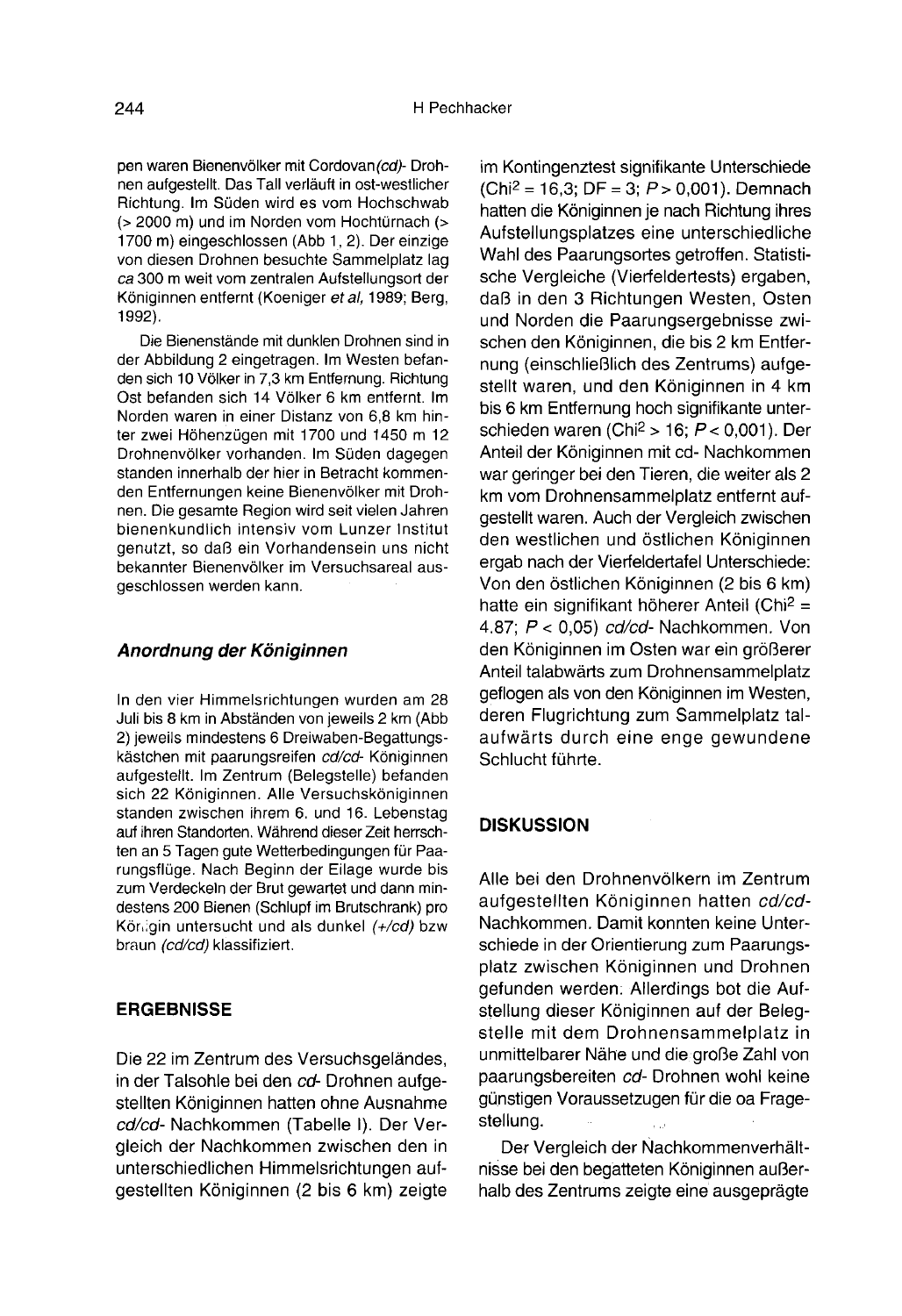Richtungsabhängigkeit bei der Wahl des Paarungsplatzes. Offensichtlich hat keine der im Norden plazierten 15 Königinnen mit einem cd- Drohnen kopuliert. Zwischen dem Aufstellungsort dieser Königinnen und dem Drohnensammelplatz liegt der Berg 'Hochtürnach' mit 1700 m Seehöhe, der wohl die südliche Flugrichtung der Königinnen beim Paarungsflug blockierte. Auf die Funktion von Bergrücken als Barriere für Drohnen wurde bereits mehrfach hingewiesen (Rutt ner, 1976).

Im Verlauf des Tales, also in westlicher und östlicher Richtung, nehmen die Anteile der Königinnen mit cd/cd-Nachkommen mit der Entferung von den cd- Drohnen ab. Offensichtlich hat das steile Tal deutlich die Richtung der Paarungsflüge bestimmt. Die von F Ruttner und H Ruttner (1966) für Drohnen nachgewiesene Fernorientierung nach Horizonteinschnitten könnte gleichfalls für die Paarungsergebnisse dieser Königinnen eine Erklärung bieten.

Der statistische Vergleich zwischen den östlichen und westlichen Königinnen zeigt, daß selbst bei der kleinen experimentellen Basis dieser Versuche gesicherte Aussagen über eine Vorzugsrichtung 'talabwärts' und 'dem stärksten Lichteinfall entgegen' nachgewiesen werden konnte.

Richtung Süden hatten alle 4 in 2 km Entfernung in einem kleinen, blind-endenden Seitental aufgestellten Königinnen cd/cd-Nachkommen, was mit der bereits oben angeführten Wahl der Flugrichtung talabwärts übereinstimmt. Der in 4 km Entfernung im Süden getestete Standort lag in 2000 m Seehöhe. Von insgesamt 16 Versuchsköniginnen wurde nur eine einzige begattet (keine cd/cd- Nachkommen). Die Ursache für das mangelnde Paarungsergebnis dürfte hauptsächlich klimatischen Ursprungs gewesen sein.

Wie die Ergebnisse zeigen, gibt es eindeutige Unterschiede bei gleicher Entfernung in der Häufigkeit der Anpaarung mit den im Zentrum aufgestellten cd- Drohnen in Abhängigkeit von der Topographie. Dies

bedeutet, daß für die Wahl des Paarungsplatzes durch die Königin die Geländesituation von Bedeutung ist. Da das Gelände in diesem Versuch extrem stark gegliedert war (bezüglich Seehöhen, Höhenzüge), wäre es für die Klärung von quantitativen Zusammenhängen zwischen Topographie und Paarungsrichtung wichtig, daß der Versuch in einem weniger 'steilen' Gelände wiederholt wird. Man könnte dann erkennen, welche Rolle die Höhen oder die Horizontmarken — wie bei den Drohnen (Ruttner und Ruttner, 1966, 1972; Ruttner, 1976) — bei der Wahl des Paarungsplatzes durch die Königin tatsächlich spielen. Vielleicht treten dabei dann auch, anders als in den jetzigen Ergebnissen, Unterschiede zwischen Königin und Drohn bei der Wahl des Paarungsortes zu Tage.

Für die Praxis bedeuten diese Ergebnisse, daß im Gebirge Bergrücken als eine Paarungsbarriere auch für Königinnen wirken können. Weiter bedeuten die hier gefundenen Ähnlichkeiten in der Orientierung und in der Wahl des Drohnensammelplatzes von Königin und Drohn eine Bestätigung der gültigen Kriterien für Belegstellen, die auf den Arbeiten der Brüder F und H Ruttner beruhen. Insgesamt aber bleibt festzuhalten, daß über die für die Zuchtpraxis wichtige Frage nach der Orientierung des Hochzeitsfluges der Königin noch viel zu wenig bekannt ist.

### DANKSAGUNG

Diese Arbeit ist Friedrich Ruttner zu seinem 80. Geburtstag gewidmet. Meine allererste Arbeit als junger Mensch am Institut in Lunz am See war 1965 die Teilnahme an den ersten umfangreichen Drohnenversuchen unter der Leitung von Friedrich und Hans Ruttner. Ich wurde für ein Arbeitsgebiet begeistert, das mich mein ganzes Berufsleben nicht mehr losläßt. Ich möchte Gudrun und Niko Koeniger für Hilfe und Diskussionen während dieser Arbeit danken. Vielen Dank auch an Steve Sheppard für die Korrektur der englischen Fassung.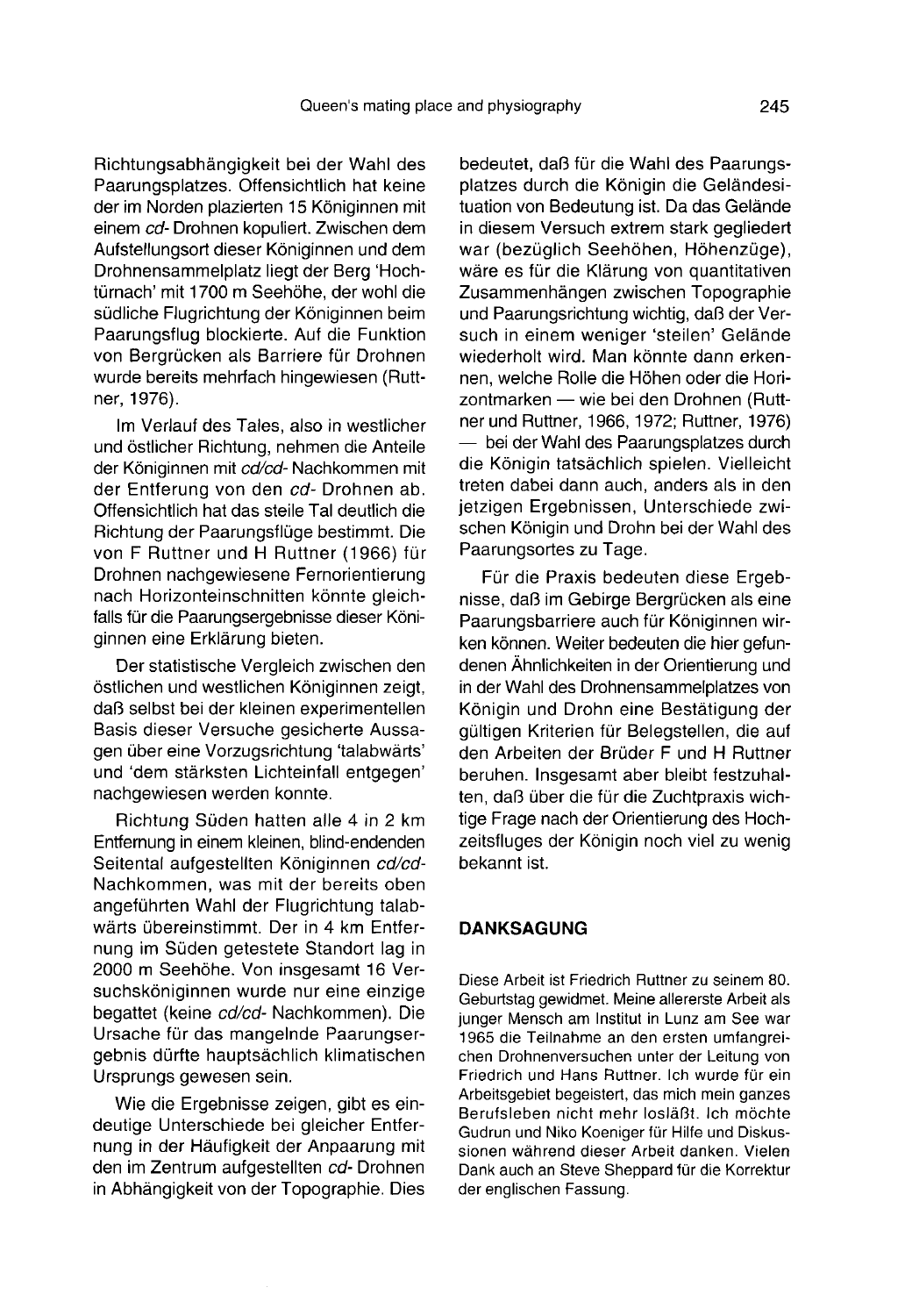Résumé — Choix du lieu d'accouplement chez l'abeille (Apis mellifera carnica Pollmann) en fonction de la topographie. L'étude a été faite dans une vallée de montagne entre Mariazell et Wildalpen dans le Steiermark, Autriche (fig 1). Des mâles cordovan (cd) étaient présents au centre du terrain, alors qu'à la périphérie volaient des mâles foncés. Les reines vierges (homozygotes pour le gène cordovan cd/cd) ont été placées aux 4 points cardinaux à diverses distances du centre (fig 2). Elles se sont envolées librement pour s'accoupler. Les 22 reines placées au centre ont donné des ouvrières cd/cd (tableau I). Hors du centre, le pourcentage de reines avec une descendance cd/cd était différent selon la direction où elles avaient été placées (fig 2). La descendance des 15 reines situées au nord a été uniquement  $+/cd$ . Dans les directions ouest, sud et est, les résultats ont varié selon que la position des reines était centrale (moins de 2 km du centre) ou éloignée (de 4 à 6 km). Ces dernières ont eu proportionnellement moins de filles cd/cd. Les reines situées à l'est (2 à 6 km) ont eu une proportion significativement plus grande (Chi<sup>2</sup> = 4,87,  $p < 0.05$ ) de filles *cd/cd* et ont volé en aval du lieu de rassemblement de mâles (LRM) en plus grand nombre que celles situées à l'ouest, dont la direction de vol conduisait en amont du LRM. Le pourcentage de descendance cd/cd des reines

s'étant accouplées hors du centre montre une relation nette avec la direction. Visiblement aucun des 15 reines situées au nord ne s'est accouplée avec un mâle cd. Entre le lieu de départ des reines et le LRM se trouvait le mont «Hochtürnach» (1770 m) qui barrait vers le sud la direction de vol des reines partant pour leur vol de fécondation. Le rôle de barrière joué par les croupes montagneuses a déjà été plus d'une fois mentionné (Ruttner, 1976). Au sud le lieu testé était distant de 4 km et situé à 2 000 m d'altitude. Sur les 16 reines étudiées une seule s'est accouplée (aucune descendance cd/cd). Cette absence d'accouplement est probablement due aux conditions climatiques d'altitude. Comme le montrent les résultats, il existe, pour un même éloignement, une différence nette liée à la topographie dans la fréquence des accouple ments avec des mâles cd placés au centre. Cela signifie que la situation du terrain est importante pour le choix par la reine du lieu d'accouplement. Sur un plan pratique, les similitudes dans l'orientation et le choix du LRM par les reines et les mâles confirment les critères retenus pour les stations de fécondation, critères basés sur les travaux réalisés par les frères Ruttner entre 1963 et 1976.

### A mellifera / reine / accouplement / orientation / topographie

Table I. Mating results in the four directions and in different distances from the cd drones in the centre.  $n+$  = number of queens with *cd/cd* progeny;  $n-$  = number of queens without *cd/cd* progeny. Tabelle I. Paarungsergebnisse in den vier Richtungen und in verschiedenen Entfernungen von den im Zentrum befindlichen cd- Drohnen.  $n_{\pm} =$  Anzahl von Königinnen mit cd/cd- Nachkommen;  $n_{\pm} =$  Anzahl von Königinnen ohne cd/cd- Nachkommen.

| Distance | 0 km<br>(centre) | 2 km        | 4 km       | 6 km    | 8 km     |
|----------|------------------|-------------|------------|---------|----------|
|          |                  |             |            |         |          |
| West     | $22+/0-$         | $1 + 2 -$   | $1+14-$    | $0+/-$  | $0+/-$   |
| South    | $22+/0-$         | $4 + 10 -$  | $0+/1-$    |         |          |
| East     | $22+/0-$         | $5 + / 0 -$ | $9 + 18 -$ | $2+/9-$ | $0+1/4-$ |
| North    | $22+/0-$         | $0+/-$      | $0+1-$     | $0+/-$  | $0+3-$   |
|          |                  |             |            |         |          |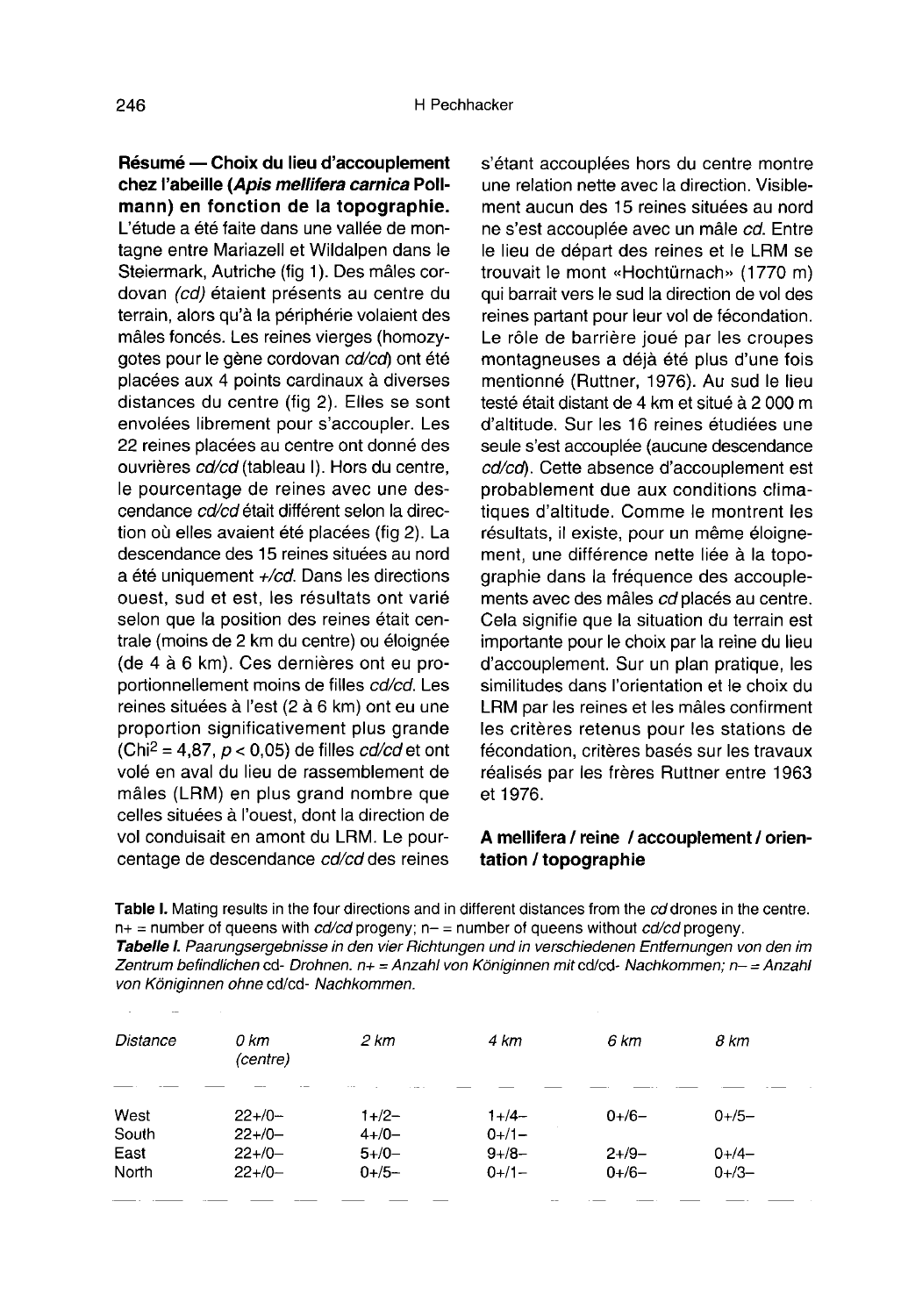

Fig 1. View of the location of the cd drone colonies in the centre of experimental area. At further part of meadow a DCA was found. Abb 1. Sicht auf die Belegstelle (Zentrum) aus der Vogelperspektive. In der hinteren Hälfte der Wiese befindet sich ein Drohnensammelplatz.



Fig 2. Experimental area:  $\sigma$  = location of *cd*- drone colonies (center) or neighbour apiaries with dark drones.  $\Omega$  = locations of *cd*-queens.  $\Omega$  location of queens, 4 queens without and 8 queens mated wid *cd*-dro  $P^*$  = river Salza.

Abb 2. Das Versuchsgebiet: o = Standort der cd- und Carnica-Drohnenvölker (Zentrum) bzw.<br>Völkern mit dunklen Drohnen von Nachbarständen, 9 = Standorte der cd-Königinnen.  $\Re$ , = Königinnenstandort mit 4 Königinnen ohne und 8 Königinnen mit cd-Anpaarung.<br>NN; sins = 1000 - 1500 m NN; sins = > 1500m NN;  $\mathcal{P}^2 =$  Salza Fluß.